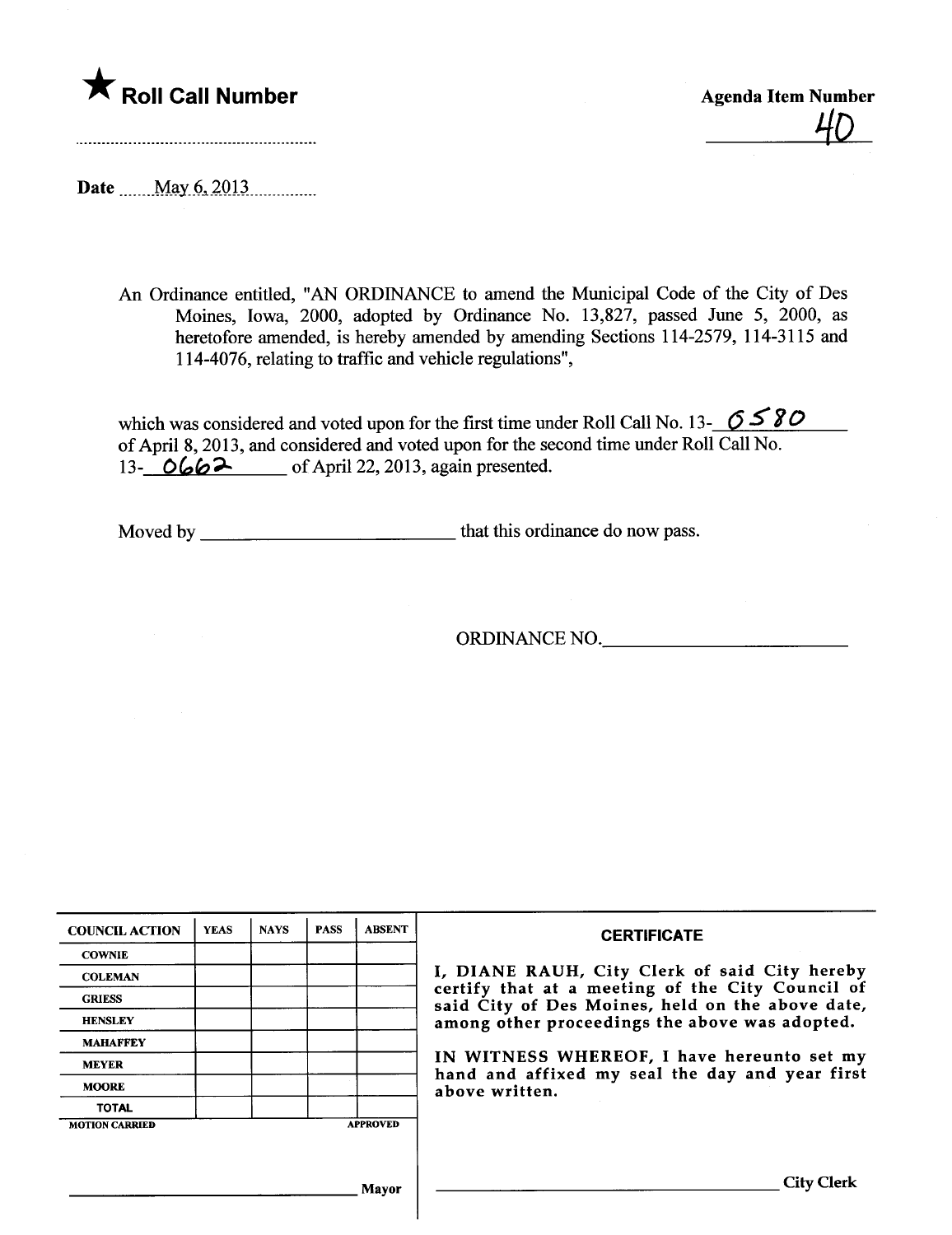Date: April 8,2013  $13-0$ déa



# Council **Communication** Office of the City Manager

Agenda Item No. Roll Call No. Communication No. Submitted by: 39

 $13/0580$ 13-175 Jeb E. Brewer, P.E.

City Engineer

## AGENDA HEADING:

Amending Chapter 114 of the Municipal Code regarding traffic regulation changes as follows:

A. Parking revisions on East First Street and additional municipal employee parking spaces at the east end of the Court Avenue Bridge due to Principal Riverwalk construction.

## SYNOPSIS:

Recommend approval of the staff recommendations, including first reading of the ordinance regarding the traffic regulation changes.

# FISCAL IMPACT:

Amount: Minor costs for signing modifications.

Funding Source: 2013-2014 Operating Budget, Page 80 Engineering Department Traffic & Transportation - Sign Installation and Maintenance, ENG100413

# ADDITIONAL INFORMATION:

A. In conjunction with Principal Riverwalk construction, the following revisions to the Municipal Code will make permanent in the changes made in the field by Police Order on East First Street, south of Court Avenue. These changes also reflect the parking spaces that were added in the municipal employee parking area at the east end of the Court Avenue Bridge.

Sec. 114-3115, East Court Avenue--First Street to East Second Street.

East Court Avenue, on the south side, from East First Street to a point 95 80 feet west thereof, no parking any time.

East Court Avenue, on the south side, from a point 80 feet west of East First Street to a point 60 feet west thereof. reserved for City of Des Moines municipal employee permit parking and are designated handicapped parking spaces. subiect to the same prohibition as is found in subsection  $114-616(a)$  of this chapter.

Sec. 114-2579. East First Street--East Vine Street to East Court Avenue.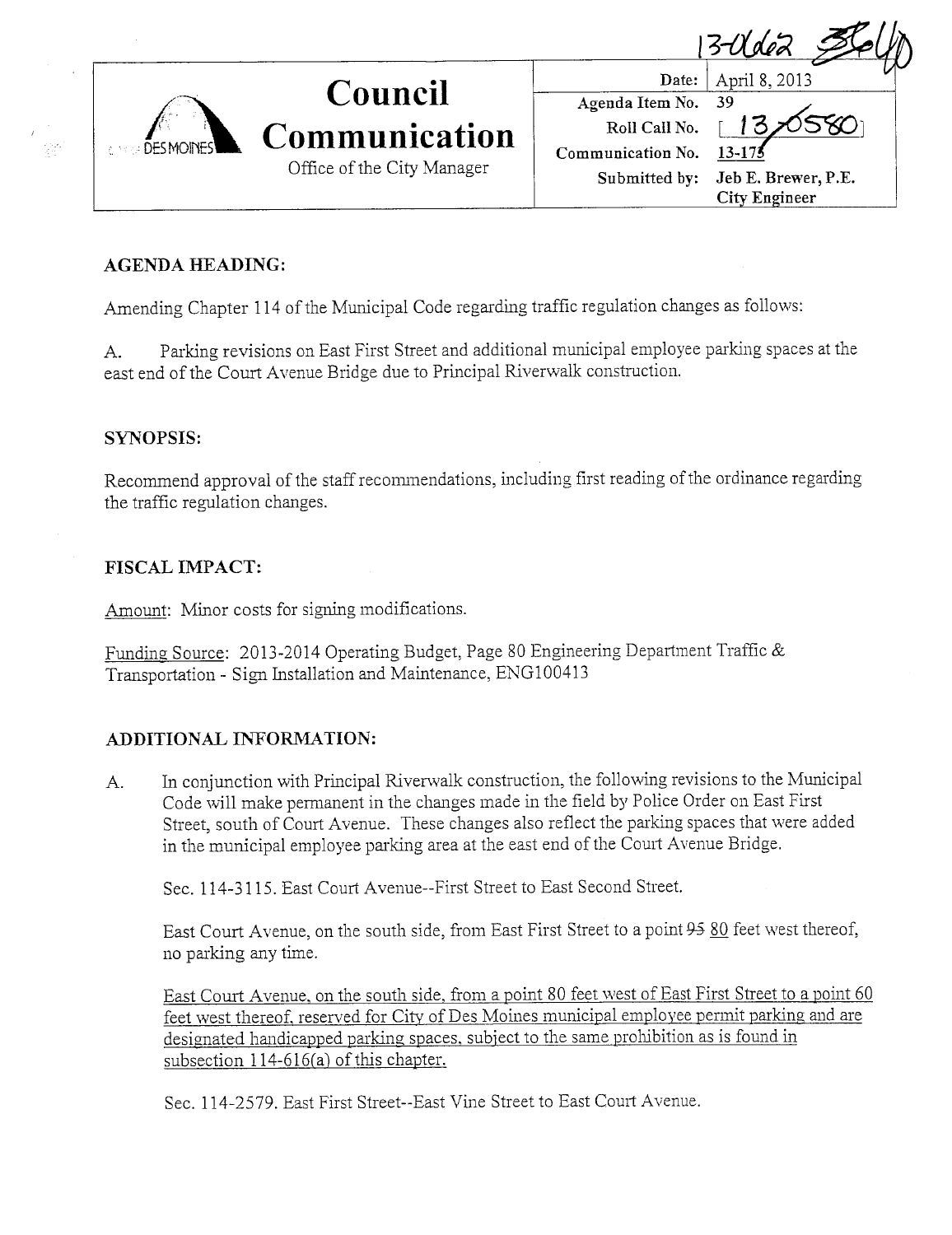East First Street, on the west side, from East Vine Street to a point 243 feet south of East Cour Avenue, no parking any time.

East First Street. on the west side. from East Court Avenue to a point 55 feet south thereof. no parking anytime.

Sec. 114-4076, East First Street--East Vine Street to East Court Avenue.

East First Street, on the east side, from a point 19 feet south of East Cour Avenue to a point 64 feet south thereof. parking meters  $E1-101$ ,  $E1-103$ , and  $E1-105$ , two-hour meters, 8:00 a.m. to 6:00 p.m., is are designated as handicapped parking space§. and is are subject to the same prohibition as is found in subsection 1 14-616(a) of this chapter.

East First Street, on the east side, from a point 45 83 feet south of East Court Avenue to a point 20 68 feet south thereof, two hour 30 minute meters, first fifteen minutes free (must push button), 8:00 a.m. to 6:00 p.m.

East First Street, on the west side, from a point 55 feet south of East Court Avenue to a point 180 feet south thereof. two-hour meters. 8:00 a.m. to 6:00 p.m.

East First Street, on the east side, from a point 151 feet south of East Court Avenue to a point 42 feet south thereof, two-hour meters, 8:00 a.m. to 6:00 p.m.

## PREVIOUS COUNCIL ACTION(S): NONE

### BOARD/COMMISSION ACTION(S): NONE

### ANTICIPATED ACTIONS AND FUTURE COMMITMENTS: NONE

For more information on this and other agenda items, please call the City Clerk's Office at 515-283-4209 or visit the Clerk's Office on the second floor of City Hall, 400 Robert D. Ray Drive. Council agendas are available to the public at the City Clerk's Office on Thursday afternoon preceding Monday's Council meeting. Citizens can also request to receive meeting notices and agendas by email by calling the Clerk's Office or sending their request via email to cityclerk@dmgov.org.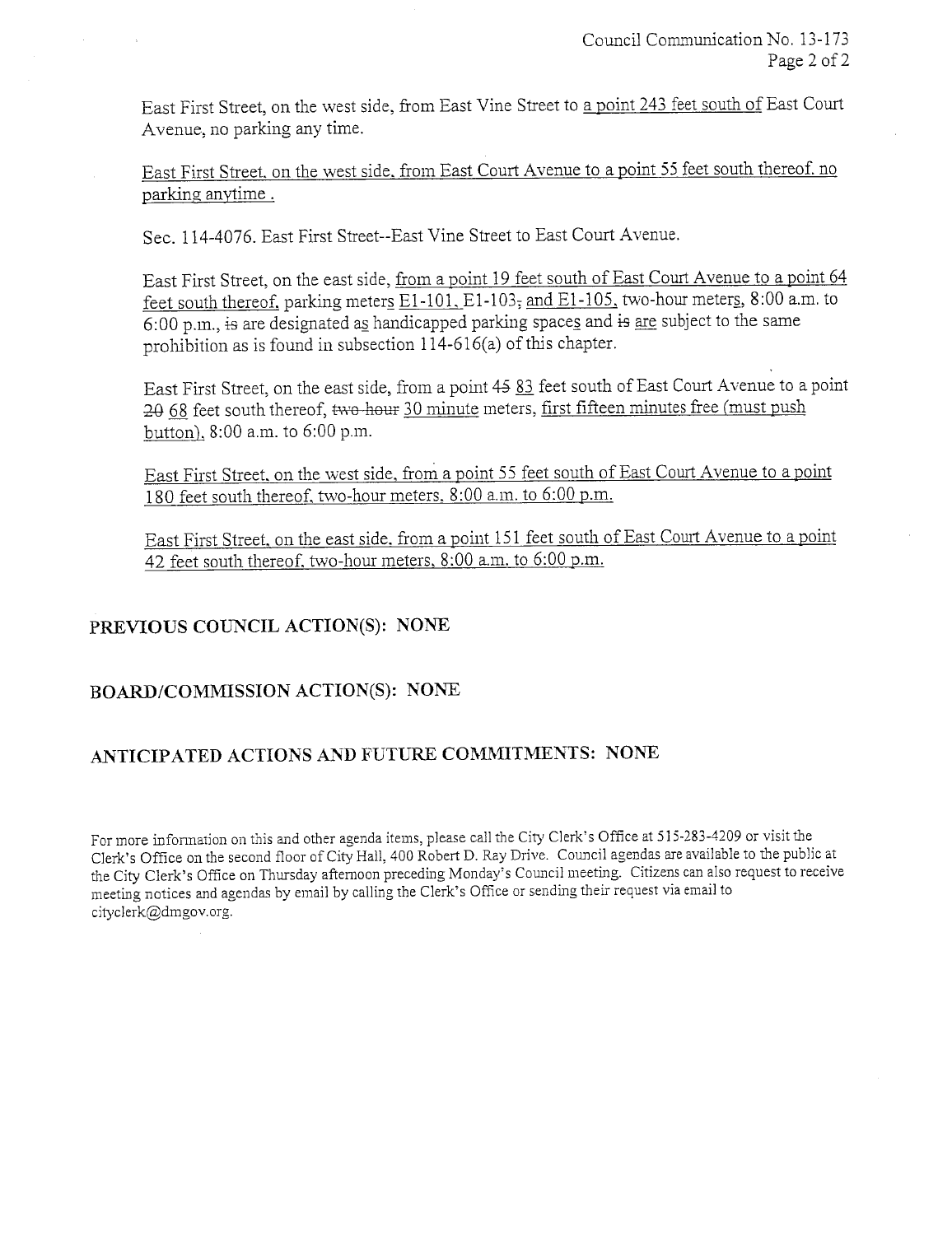ORDINANCE NO.

AN ORDINANCE to amend the Municipal Code of the City of Des Moines, Iowa, 2000, adopted by Ordinance No. 13,827, passed June 5, 2000, as heretofore amended, is hereby amended by amending Sections 114-2579, 114-3115 and 114-4076, relating to traffic and vehicle regulations.

 $13 - 0662$   $13 - 0580$ 

Be It Ordained by the City Council of the City of Des Moines, Iowa:

Section 1. That the Municipal Code of the City of Des Moines, Iowa, 2000, adopted by Ordinance No. 13,827, passed June 5, 2000, as heretofore amended, is hereby amended by amending Sections 114- 2579, 114-3115 and 114-4076 relating to traffic and vehicle regulations, as follows:

### Sec. 114-2579. East First Street--East Vine Street to East Court Avenue.

East First Street, on the west side, from East Vine Street to a point 243 feet south of East Court Avenue, no parking any time. East First Street, on the west side, from East Court Avenue to

a point 55 feet south thereof, no parkinq any time.

East First Street, on the east side, from East Court Avenue to a point 45 feet south thereof, no parking any time.

East First Street, on the east side, from a point 65 feet south of East Court Avenue to a point 135 feet south thereof, reserved for official police vehicles.

East First Street, on the east side, from a point 390 feet south of East Court Avenue to a point 50 feet south thereof, commercial loading zone.

East First Street, on the east side, from a point 200 feet south of East Court Avenue to a point 50 feet south thereof, no parking any time.

#### Sec. 114-3115. East Court Avenue--FirstWater Street to East Second Street.

East Court Avenue, on the south side, from East First Street to a point -95 80 feet west thereof, no parking any time.

East Court Avenue, on the north side, from East First Street to a point 65 feet west thereof, no parking any time.

East Court Avenue, on the south side, from a point 80 feet west of East First Street to a point 60 feet west thereof, reserved for city of Des Moines municipal employee permit parking and are<br>designated handicapped parking spaces, subject to the same designated handicapped parking spaces, subject prohibition as is found in subsection 114-616 (a) of this chapter.